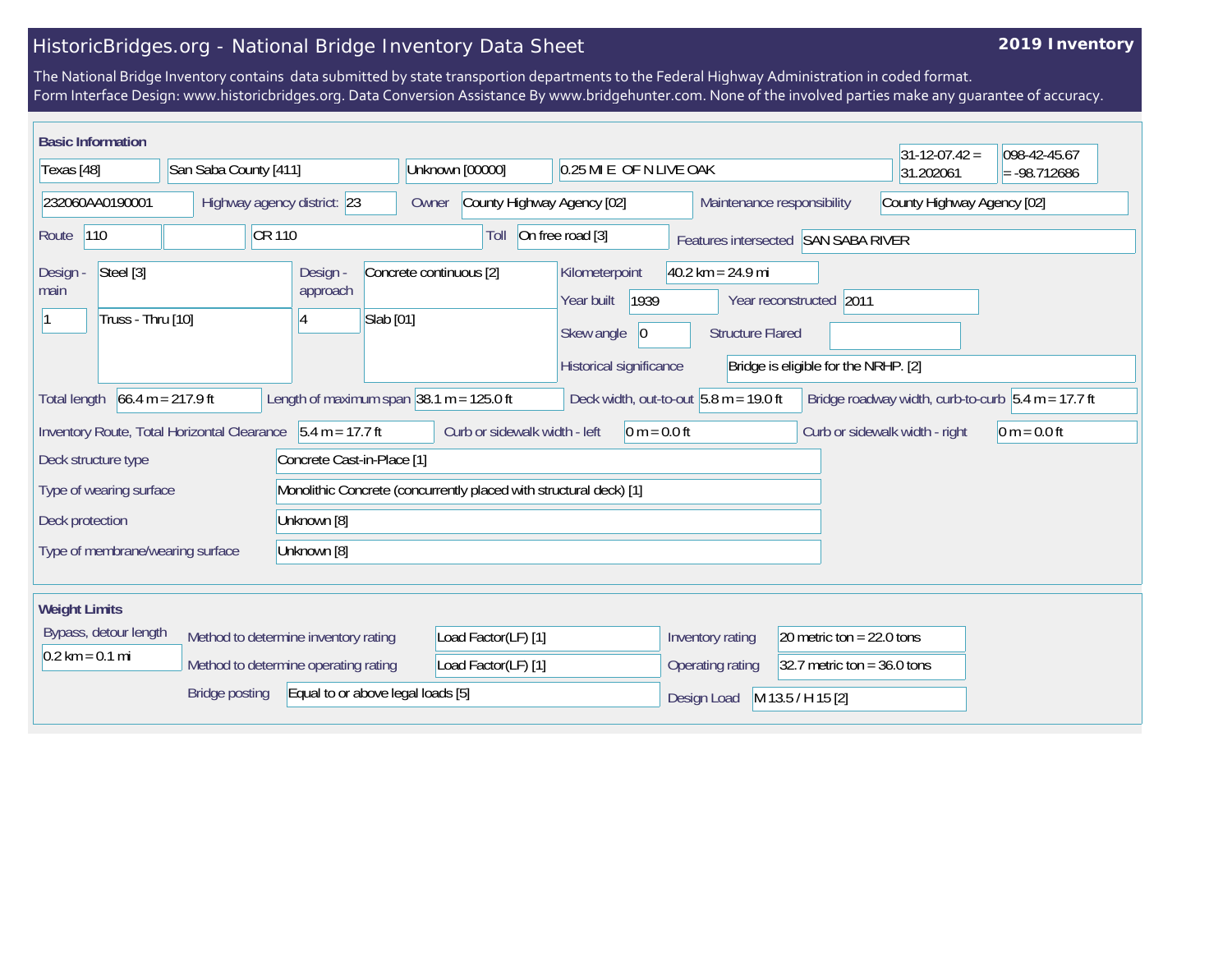| <b>Functional Details</b>                                                                                                                           |                                                                                |  |  |  |  |  |  |  |  |
|-----------------------------------------------------------------------------------------------------------------------------------------------------|--------------------------------------------------------------------------------|--|--|--|--|--|--|--|--|
| 300<br>Average daily truck traffi 2<br>Average Daily Traffic                                                                                        | Year 2012<br>Future average daily traffic<br>600<br>2032<br>%<br>Year          |  |  |  |  |  |  |  |  |
| Road classification<br>Local (Rural) [09]                                                                                                           | Lanes on structure 2<br>Approach roadway width<br>$5.5 m = 18.0 ft$            |  |  |  |  |  |  |  |  |
| Type of service on bridge Highway [1]                                                                                                               | Bridge median<br>Direction of traffic 2 - way traffic [2]                      |  |  |  |  |  |  |  |  |
| Parallel structure designation<br>No parallel structure exists. [N]                                                                                 |                                                                                |  |  |  |  |  |  |  |  |
| Waterway [5]<br>Type of service under bridge                                                                                                        | Navigation control<br>Lanes under structure<br>$\vert 0 \vert$                 |  |  |  |  |  |  |  |  |
| Navigation vertical clearanc<br>$0 = N/A$                                                                                                           | Navigation horizontal clearance $\vert 0 = N/A \vert$                          |  |  |  |  |  |  |  |  |
| Minimum navigation vertical clearance, vertical lift bridge<br>Minimum vertical clearance over bridge roadway<br>$3.76 \text{ m} = 12.3 \text{ ft}$ |                                                                                |  |  |  |  |  |  |  |  |
| Minimum lateral underclearance reference feature Feature not a highway or railroad [N]                                                              |                                                                                |  |  |  |  |  |  |  |  |
| Minimum lateral underclearance on left $0 = N/A$<br>Minimum lateral underclearance on right 99.9 = Unlimited                                        |                                                                                |  |  |  |  |  |  |  |  |
| Minimum vertical underclearance reference feature Feature not a highway or railroad [N]<br>Minimum Vertical Underclearance $ 0 = N/A$               |                                                                                |  |  |  |  |  |  |  |  |
| Appraisal ratings - underclearances N/A [N]                                                                                                         |                                                                                |  |  |  |  |  |  |  |  |
|                                                                                                                                                     |                                                                                |  |  |  |  |  |  |  |  |
| <b>Repair and Replacement Plans</b>                                                                                                                 |                                                                                |  |  |  |  |  |  |  |  |
| Type of work to be performed                                                                                                                        | Work done by                                                                   |  |  |  |  |  |  |  |  |
|                                                                                                                                                     | Bridge improvement cost<br>Roadway improvement cost                            |  |  |  |  |  |  |  |  |
|                                                                                                                                                     | $0 m = 0.0 ft$<br>Length of structure improvement<br>Total project cost        |  |  |  |  |  |  |  |  |
|                                                                                                                                                     | Year of improvement cost estimate                                              |  |  |  |  |  |  |  |  |
|                                                                                                                                                     | Border bridge - state<br>Border bridge - percent responsibility of other state |  |  |  |  |  |  |  |  |
|                                                                                                                                                     | Border bridge - structure number                                               |  |  |  |  |  |  |  |  |